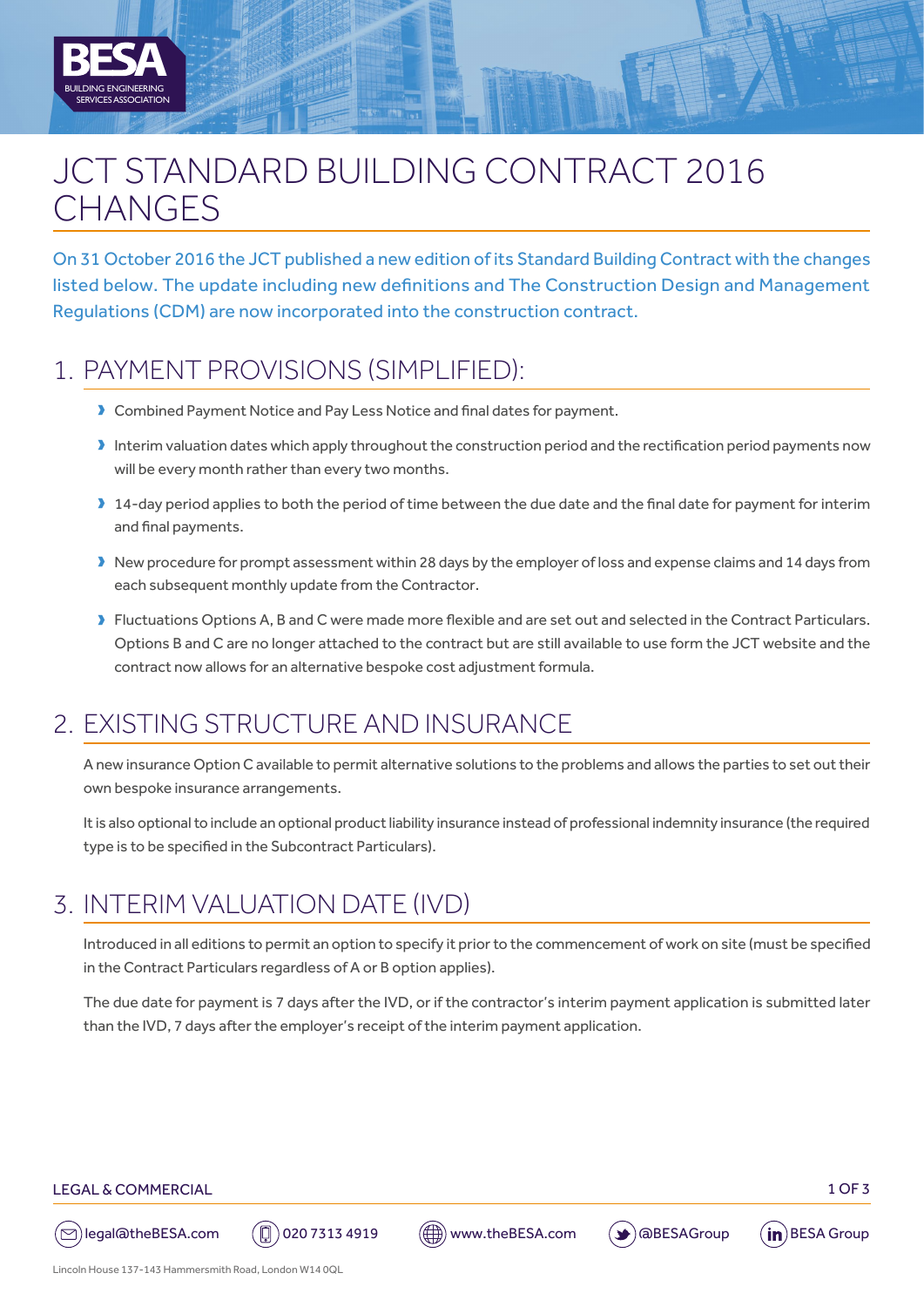## 4. NEW LOSS AND EXPENSE ASCERTAINMENT PROCEDURE

A new procedure that requires for the prompt notification of loss and expense claims and submission of supporting information by Subcontractors. The contractor has 42 days to carry out an initial assessment of the loss and expense incurred and 28 days to carry out further assessments following the submission of any supporting information by the Subcontractor.

### 5. CONSENT AND APPROVALS

Requires that consent or approval of either the employer or the contractor shall not be unreasonably delayed or withheld (except consent to assignment). Those seeking to amend must be mindful of the above requirement.

## 6. THIRD PARTY RIGHTS AND COLLATERAL WARRANTIES

- There is now ability to add personalised documentation detailing particulars.
- I Now includes a net contribution clause however, in many cases, the Contract is amended to give the Contractor total design responsibility, so a net contribution clause will not be appropriate in those circumstances and will need to be deleted (if the Employer chooses to use the JCT Third Party Rights schedules).
- Duption for Subcontractors to provide rights to beneficiaries either by way of collateral warranties or third party rights.
- **D** States the parties' rights to terminate and vary the Subcontract where third party rights have been granted.

#### 7. COPYRIGHT LICENCE

Expressly assignable to any owner from time to time of the works and may be sub-licenced to any owner or tenant of the Works.

### 8. SITE MANAGER

The Contractor is required to appoint a full time site manager not just a person in charge and need consent of the Employer to approve the identity of the site manager and any replacement.

## 9. PUBLIC CONTRACTS REGULATIONS 2015 – REFLECTS IN JCT

- D The new provisions allow public authorities to comply with requests made under the Freedom of Information Act 2000.
- Dualism Fair Payment principles and 30-day payment rule.
- Incorporation of Building Information Modelling (BIM) which leaves parties to decide upon the terms and develop their own bespoke documentation.

#### LEGAL & COMMERCIAL 2 OF 3